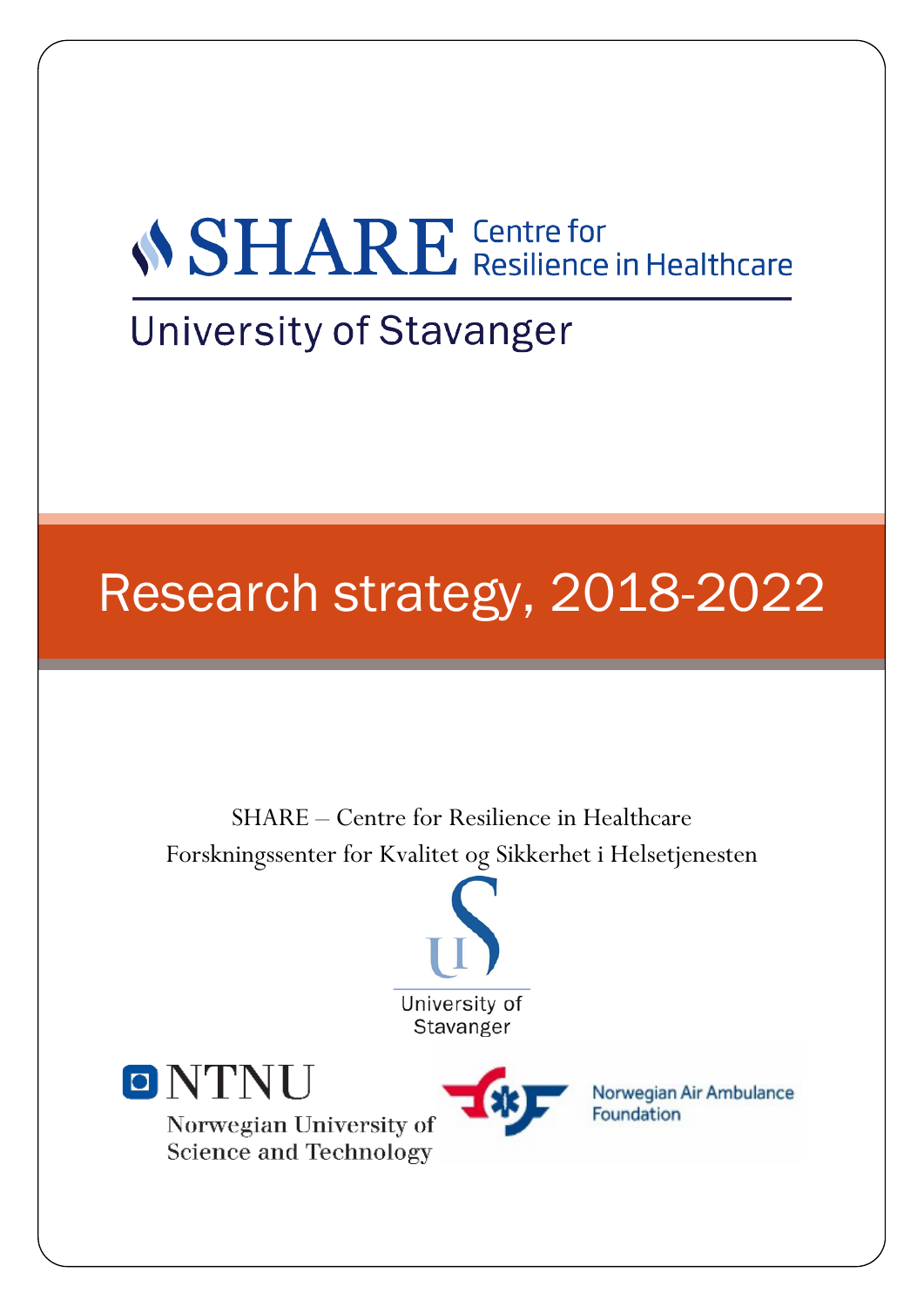### Research strategy, 2018-2022

SHARE – Centre for Resilience in Healthcare Forskningssenter for Kvalitet og Sikkerhet i Helsetjenesten

#### Background

SHARE Centre for Resilience in Healthcare (Forskningssenter for Kvalitet og Sikkerhet i Helsetjenesten) was approved by the Board of the University of Stavanger (UiS) on 09.03.2017 as one of eight research centres at UiS. The history of SHARE begins with the establishment of a research group on patient safety in 2008, followed by the approval of a research programme on quality and safety in healthcare systems in 2011, re-approved in 2014. The current research strategy is based on the UiS strategy (2017-2020) and the Faculty of Health Sciences strategy (2018-2020).

#### Partners and resources

SHARE currently engages more than 40 researchers across the three partners UiS (23 researchers), the Norwegian University of Science and Technology in Gjøvik (NTNU Gjøvik, 10 researchers), and the Norwegian Air Ambulance Foundation (SNLA, four researchers). In addition, seven PhD students from different institutions across the country are affiliated with SHARE.

#### Vision

*SHARE will become an internationally recognized research centre by reforming the quality and safety of current healthcare systems (micro, meso, macro level) using a new and comprehensive resilience in Healthcare (RiH) framework.*

#### Motto

*Knowledge is most valuable when it is shared generously.*

SHARE researchers share ideas, analyses and results with one another within the research community and across the wider population of patients, stakeholders and society as a whole.

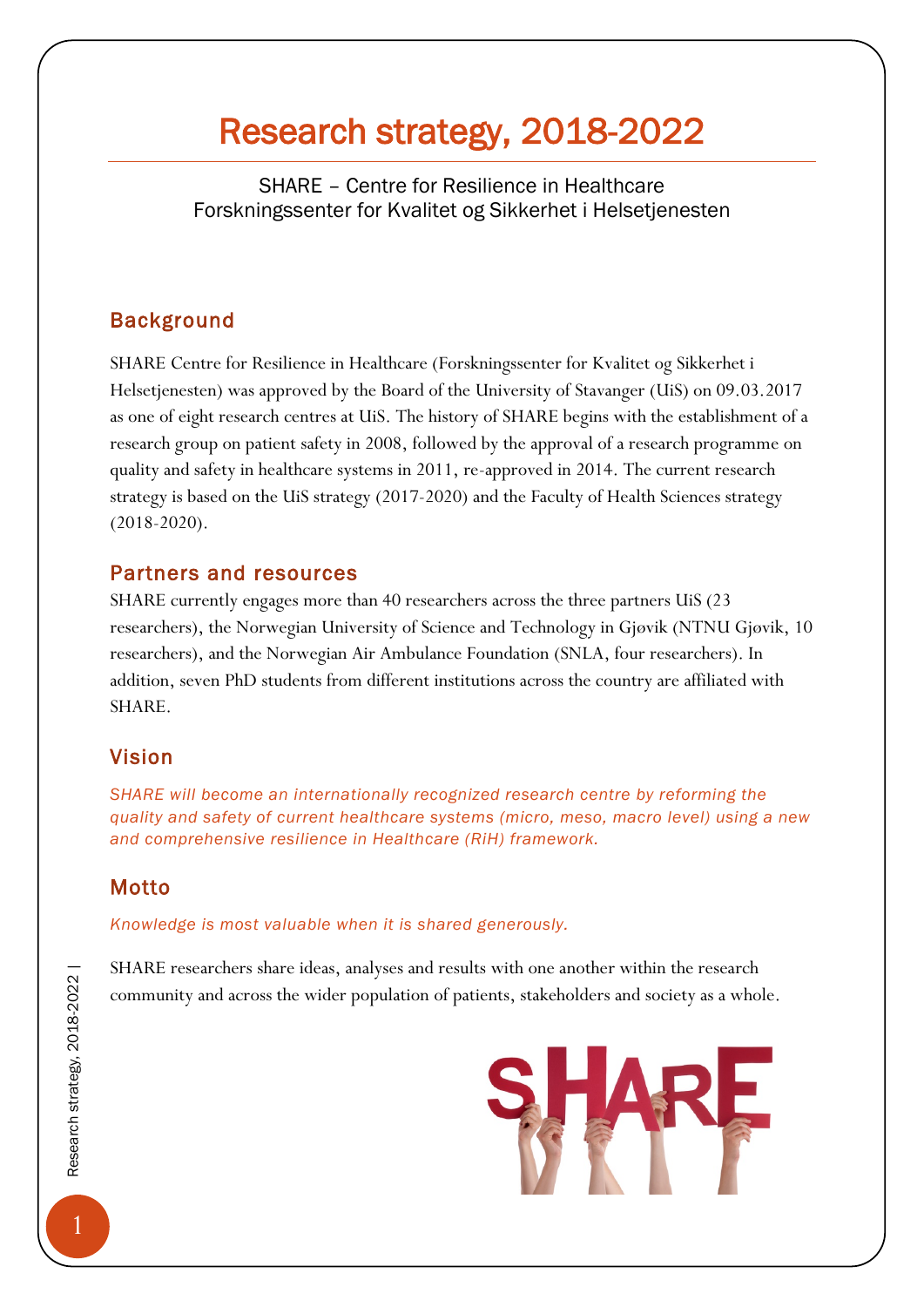

#### Strategic priorities

SHARE's vision of reforming the quality and safety of current healthcare systems will develop within six strategic research priorities:

#### 1) Patient and stakeholder involvement (PSI)

SHARE will integrate patients, carers, citizens and other major stakeholders (e.g. patient organizations, regulatory authorities, policy makers) as equal partners in the theoretical, methodological and practical activities in the centre. Co-researchers and co-design are major elements of this priority. The goals are to document the impact of PSI on research activities in SHARE, and to investigate the drivers for and impacts of PSI on quality and safety research and practice.

#### 2) Collaborative learning

SHARE will design, implement and evaluate context-specific and practice-aligned learning interventions (e.g. education, training, simulation, shared decision-making, meeting arenas, webinars, e-dialogue forums). The goal is to translate research into practice by engaging a wide diversity of stakeholders in a range of collaborative activities and contexts. The development of resilience laboratories and innovative learning resources are major elements of this priority.

#### 3) Resilience in the emergency chain

SHARE will conduct empirical studies in the emergency chain involving actors from pre-hospital critical care, emergency departments, and intensive care. The emergency chain setting creates uncertain and unpredictable work conditions affecting the capacity to provide healthcare quality. The goal is to map patient flow patterns, investigate resilience characteristics, and develop complex resilience interventions in different emergency chain processes.

#### 4) Resilience in the continuity chain

SHARE will conduct empirical studies in the continuity chain involving transitional interfaces and patient encounters across time, healthcare providers and system levels. Patientcenteredness, patient safety and efficiency within and between healthcare providers such as nursing homes, homecare, general practitioners, ambulatory care and hospital are major elements of this priority. The goal is to investigate resilience characteristics relevant to the continuity chain and to develop effective integrated interventions.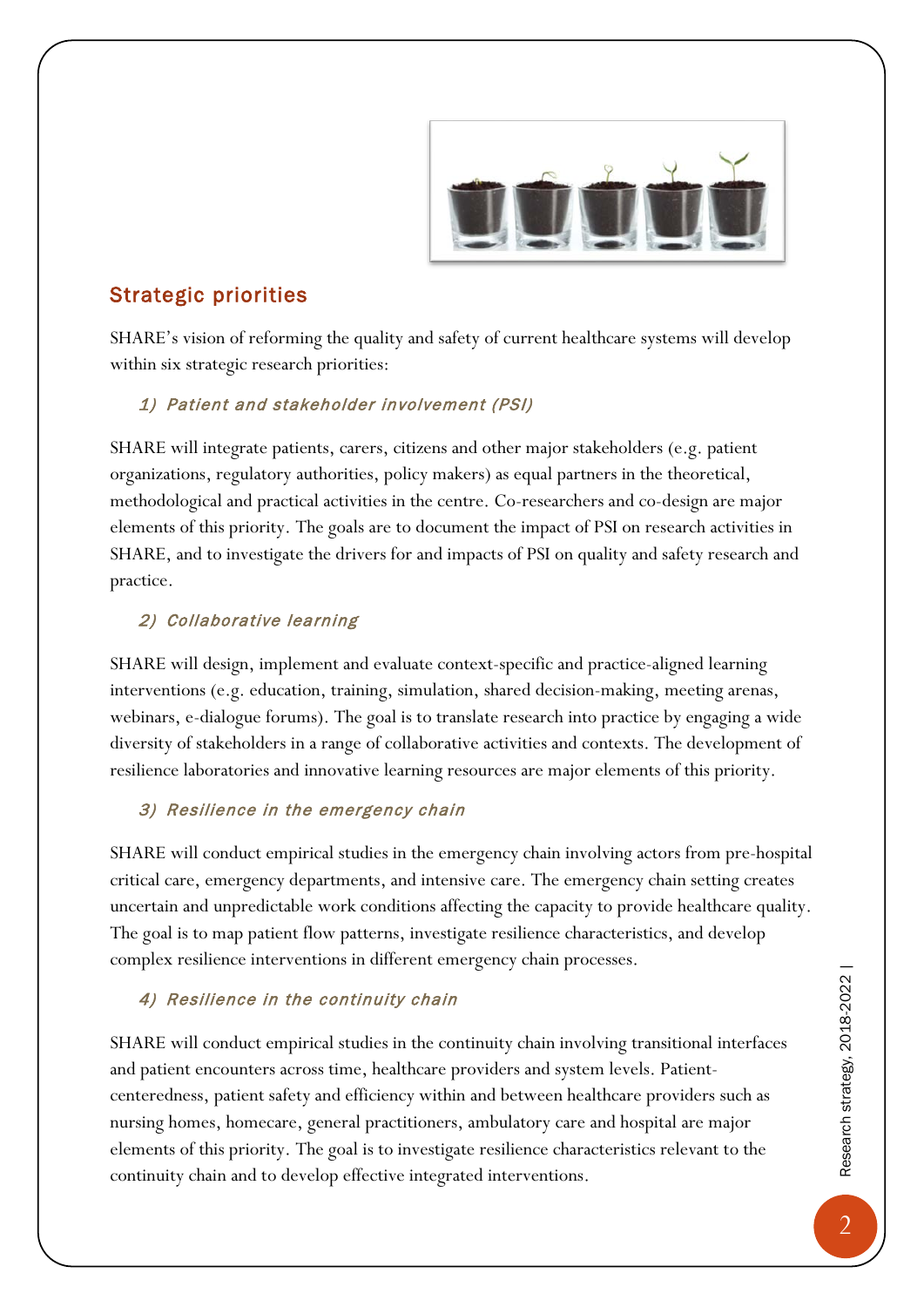#### 5) International comparative studies

SHARE will conduct cross-country comparative studies of quality and safety in emergency chains and continuity chains in high-income and low-income settings. The goal is to investigate under which conditions quality and safety in healthcare is produced in different countries in order to arrive at a common context-sensitive resilience in healthcare (RiH) framework. A RiH case study database with practical tools and strategies for stakeholders in different settings are major elements of this priority.

#### 6) Resilience in healthcare (RiH) theoretical framework and indicators

SHARE will develop an integrated theoretical framework for resilience in healthcare based on systematic theoretical and empirical evidence. Scoping reviews, meta-narrative synthesis, and comparative analysis of empirical data will develop and validate the RiH framework. The framework will build on individual psychological theory (micro), organizational theory (meso) and societal theory (macro) together with comprehensive analytical syntheses of empirical studies of the emergency chain and the continuity chain. The development of empirical and analytical contributors to resilience potentials at the micro, meso and macro levels, involving patients and stakeholders in collaborative processes is a major element of this priority.



Research strategy, 2018-2022 |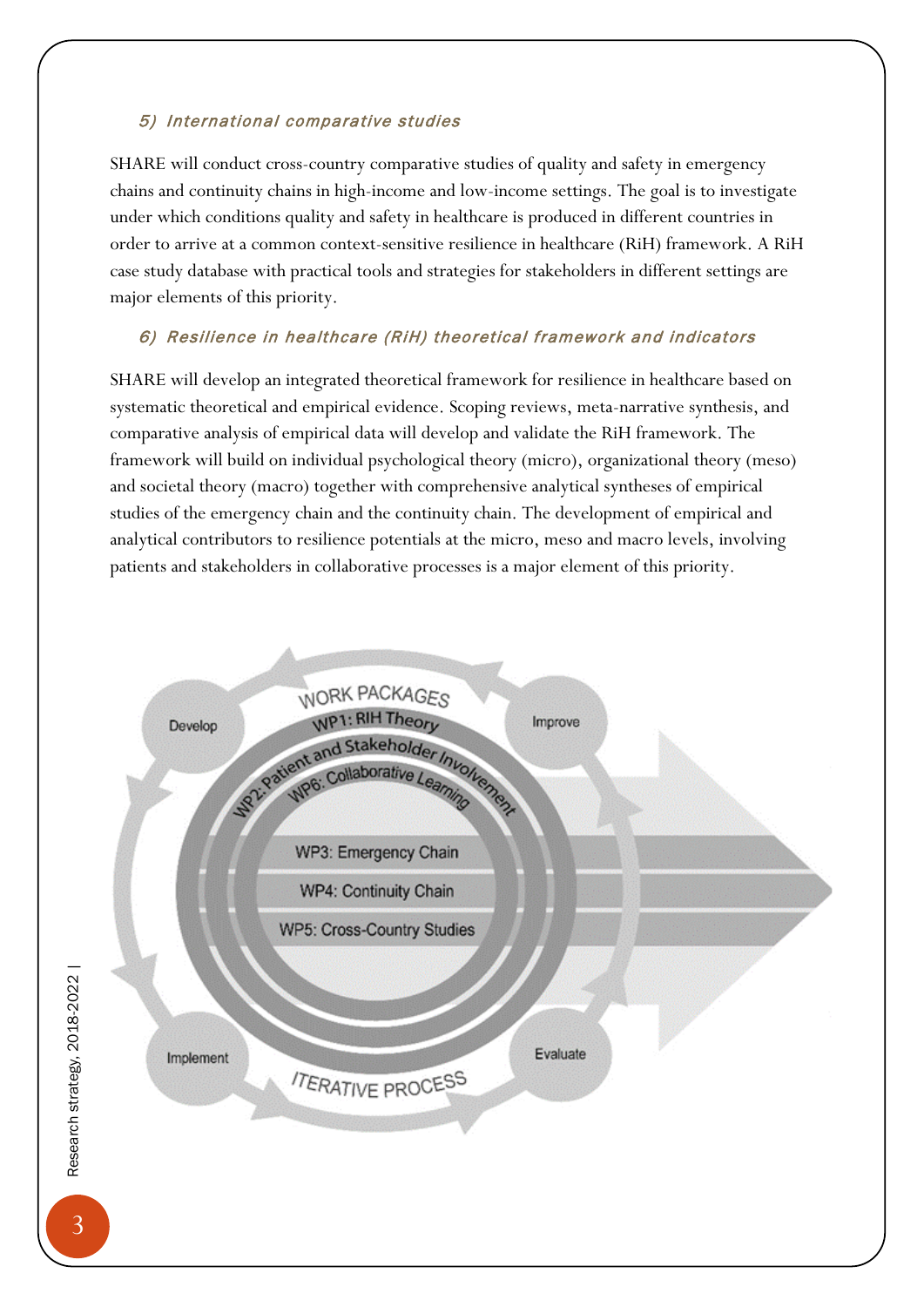#### Objectives and work tasks

Objectives with associated work tasks emerging from the six strategic research areas:

| Objective                                                                                                                           | <b>Selected work tasks</b>                                                                                                                              |
|-------------------------------------------------------------------------------------------------------------------------------------|---------------------------------------------------------------------------------------------------------------------------------------------------------|
| Develop a PSI strategy for use in SHARE<br>research activities                                                                      | Systematic use of co-researchers<br>Stakeholder analysis                                                                                                |
| Describe and document the impact of PSI on<br>quality and safety in healthcare                                                      | PSI literature review<br>Use of participatory action research<br>and co-design in empirical studies                                                     |
| Design empirically-based collaborative<br>learning interventions for use in SHARE<br>research activities                            | Context-specific and practice-aligned<br>intervention design/implementation<br>Develop a collaborative learning<br>framework                            |
| Engage a range of stakeholders in<br>collaborative learning activities to form and<br>translate research into practice              | Use of collaborative learning tools<br>and innovations<br>Establish resilience laboratories                                                             |
| Develop novel research methods to<br>systematically assess resilience characteristics<br>and effectiveness of complex interventions | Develop resilience indicators and<br>measures<br>Mixed-methods design and evaluation                                                                    |
| Develop conceptual models of, and complex<br>interventions for resilience in emergency<br>chain and continuity chain processes      | Map patient flow patterns<br>Intervention bundles design                                                                                                |
| Conduct cross-country comparative studies                                                                                           | Common protocol development<br>Within- and across-case analyses<br>Resilience case study database<br>Practical tools and strategies for<br>stakeholders |
| Establish an integrative theoretical RiH<br>framework                                                                               | Scoping reviews<br>Analytical synthesis of empirical data<br>Complex intervention design                                                                |